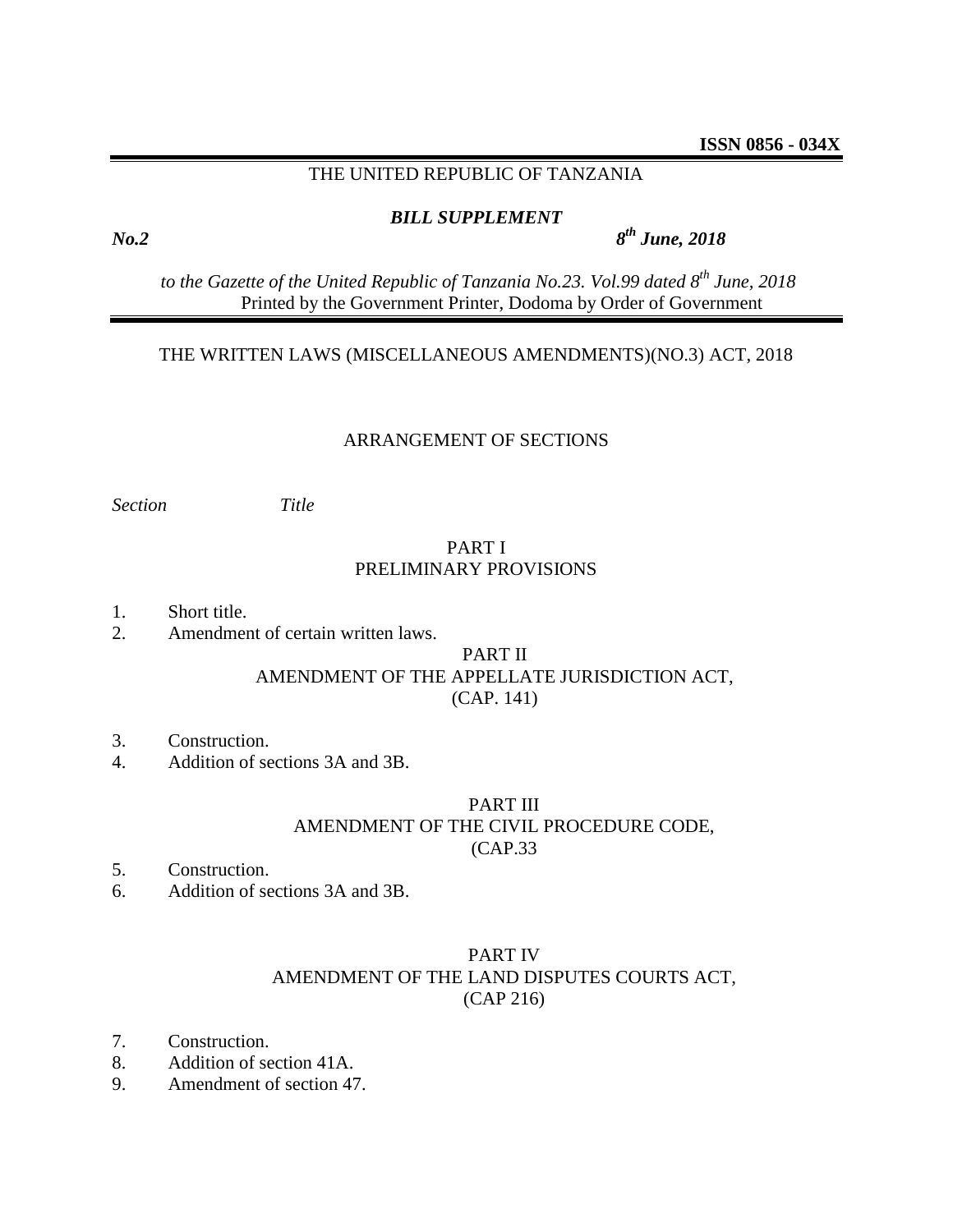### PART V AMENDMENT OF THE MAGISTRATES' COURTS ACT, (CAP.11)

- 10. Construction.
- 11. Amendment of section 2.
- 12. Addition of sections 17A, 17B and 17C.
- 13. Addition of section 42A.
- 14. Amendment of section 45.

### PART VI

# AMENDMENT OF THE NATIONAL SPORTS COUNCIL OF TANZANIA ACT, (CAP.49)

- 15. Construction.
- 16. Amendment of section 2.
- 17. Amendment of section 3.
- 18. Amendment of section 4.
- 19. Amendment of section 6.
- 20. Amendment of section 8
- 21. Amendment of section 10.
- 22. Amendment of section 21.

### PART VII AMENDMENT OF THE STATISTICS ACT, (CAP.351)

- 23. Construction.
- 24. General amendment.
- 25. Amendment of section 3.
- 26. Amendment of section 17.
- 27. Repeal and replacement of section 18.
- 28. Repeal and replacement of section 19.
- 29. Amendment of section 20.
- 30. Amendment of section 22.
- 31. Addition of section 24A.
- 32. Amendment of section 37.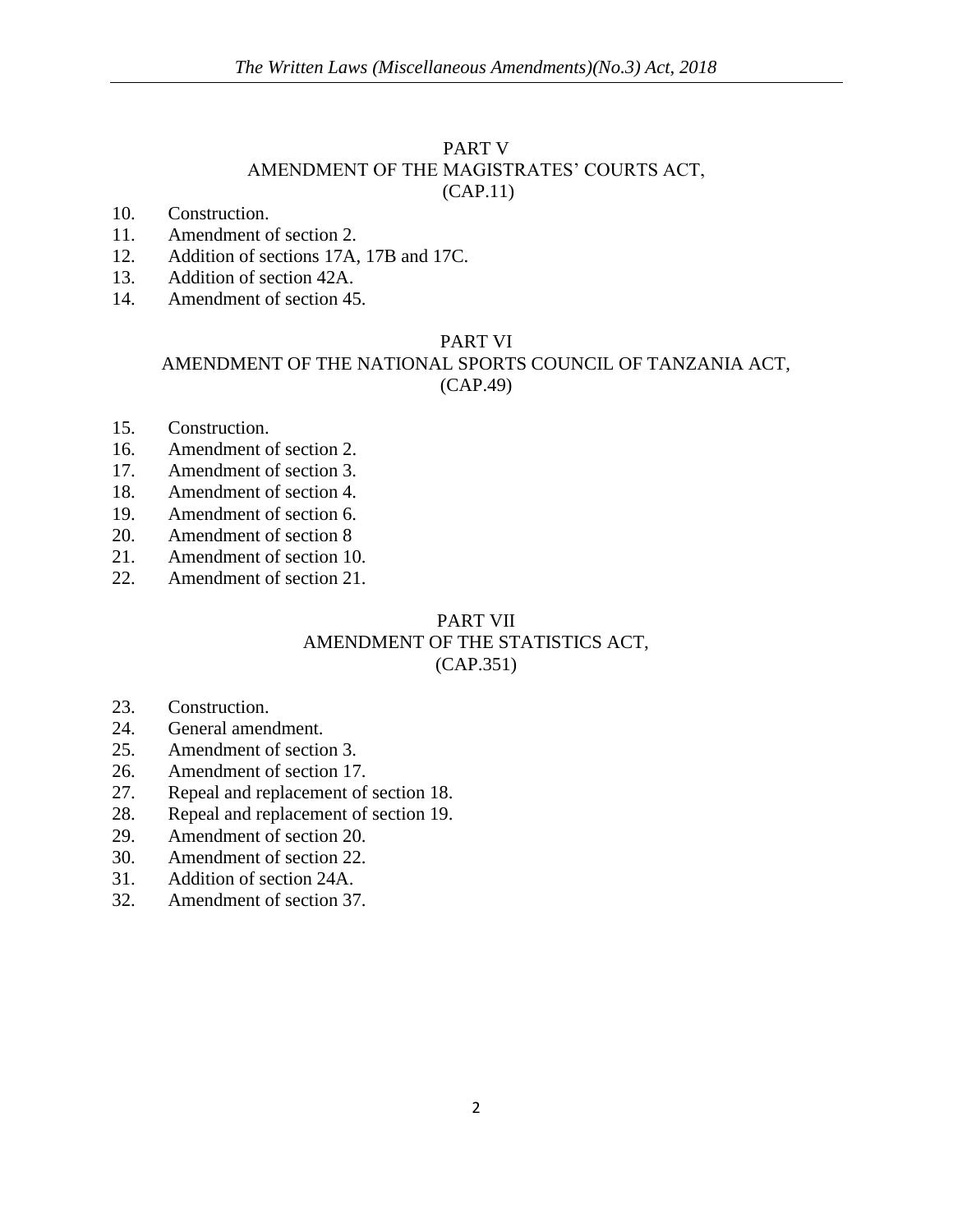### $\overline{\phantom{a}}$ **NOTICE** \_\_\_\_\_\_\_

**This Bill to be submitted to the National Assembly is published for general information to the general public together with a statement of its objects and reasons.**

Dodoma, **JOHN W. H. KIJAZI** 7 June, 2018 *Secretary to the Cabinet*

#### **A BILL**

*for*

An Act to amend certain written laws.

**ENACTED** by Parliament of the United Republic of Tanzania.

### PART I PRELIMINARY PROVISIONS

Short title **1**. This Act may be cited as the Written Laws (Miscellaneous Amendments)(No.3) Act, 2018.

Amendment of certain written laws **2**. The written laws specified in various Parts of this Act are amended in the manner specified in their respective Parts.

### PART II

# AMENDMENT OF THE APPELLATE JURISDICTION ACT,

(CAP. 141)

Construction Cap. 141 **3**. This Part shall be read as one with the Appellate Jurisdiction Act, hereinafter referred to as the "principal Act".

Addition of sections 3A and 3B **4**. The principal Act is amended by adding immediately after section 3 the following -

> "Overriding objective of Act

**3A.**-(1) The overriding objective of this Act shall be to facilitate the just, expeditious, proportionate and affordable resolution of all matters governed by this Act.

(2) The Court shall, in the exercise of its powers under this Act or the interpretation of any of its provisions, seek to give effect to the overriding objective specified in subsection (1).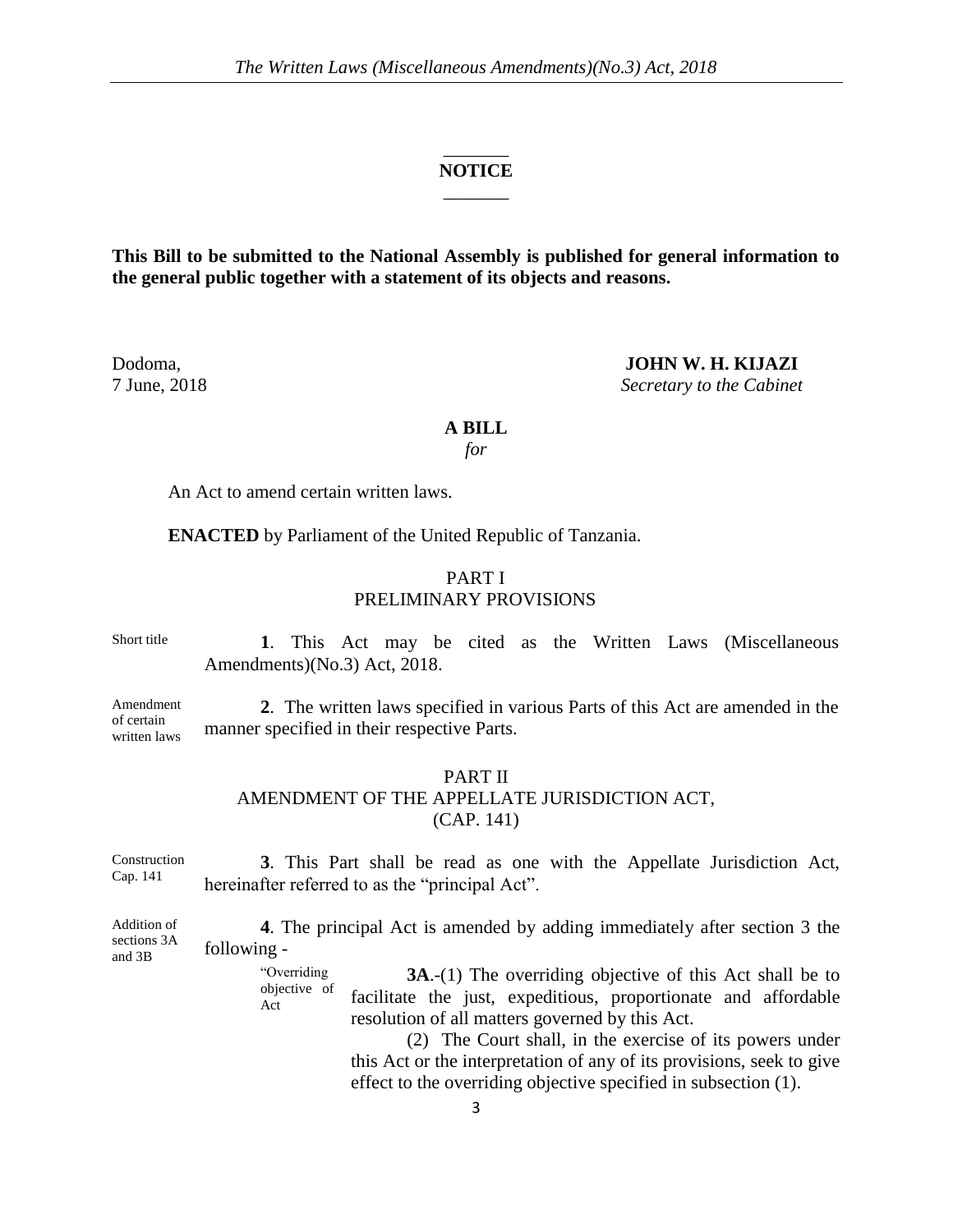objective **3B**.-(1) For the purpose of furthering the overriding objective specified in section 3A, the Court shall handle all matters presented before it with a view to attaining the following-

- (a) just determination of the proceedings;
- (b) efficient use of the available judicial and administrative resources including the use of suitable technology; and
- (c) timely disposal of the proceedings in the Court at a cost affordable by the respective parties.

(2) A party to proceedings before the court or an advocate for such a party shall have the duty to assist the Court to further the overriding objective and to that effect, participate in the processes of the Court and comply with directions and orders of the Court."

### PART III AMENDMENT OF THE CIVIL PROCEDURE CODE, (CAP.33)

Construction Cap. 33 **5**. This Part shall be read as one with the Civil Procedure Code, hereinafter referred to as the "principal Act".

**6**. The principal Act is amended by adding immediately after section 3 the following-

> "Overriding objective of Act **3A**.-(1) The overriding objective of this Act shall be to facilitate the just, expeditious, proportionate and affordable resolution of civil disputes governed by this Act.

> > (2) The Court shall, in the exercise of its powers under this Act or the interpretation of any of its provisions, seek to give effect to the overriding objective specified in subsection (1).

Duty to uphold objective

Duty to uphold

> **3B**.-(1). For the purpose of furthering the overriding objective specified in section 3A, the Court shall handle all matters presented before it with a view to attaining the following-

- (a) just determination of the proceedings;
- (b) efficient use of the available judicial and administrative resources including the use of suitable technology; and
- (c) timely disposal of the proceedings at a cost affordable by the respective parties.
- (2) A party to civil proceedings or an advocate for such

Addition of sections 3A

and 3B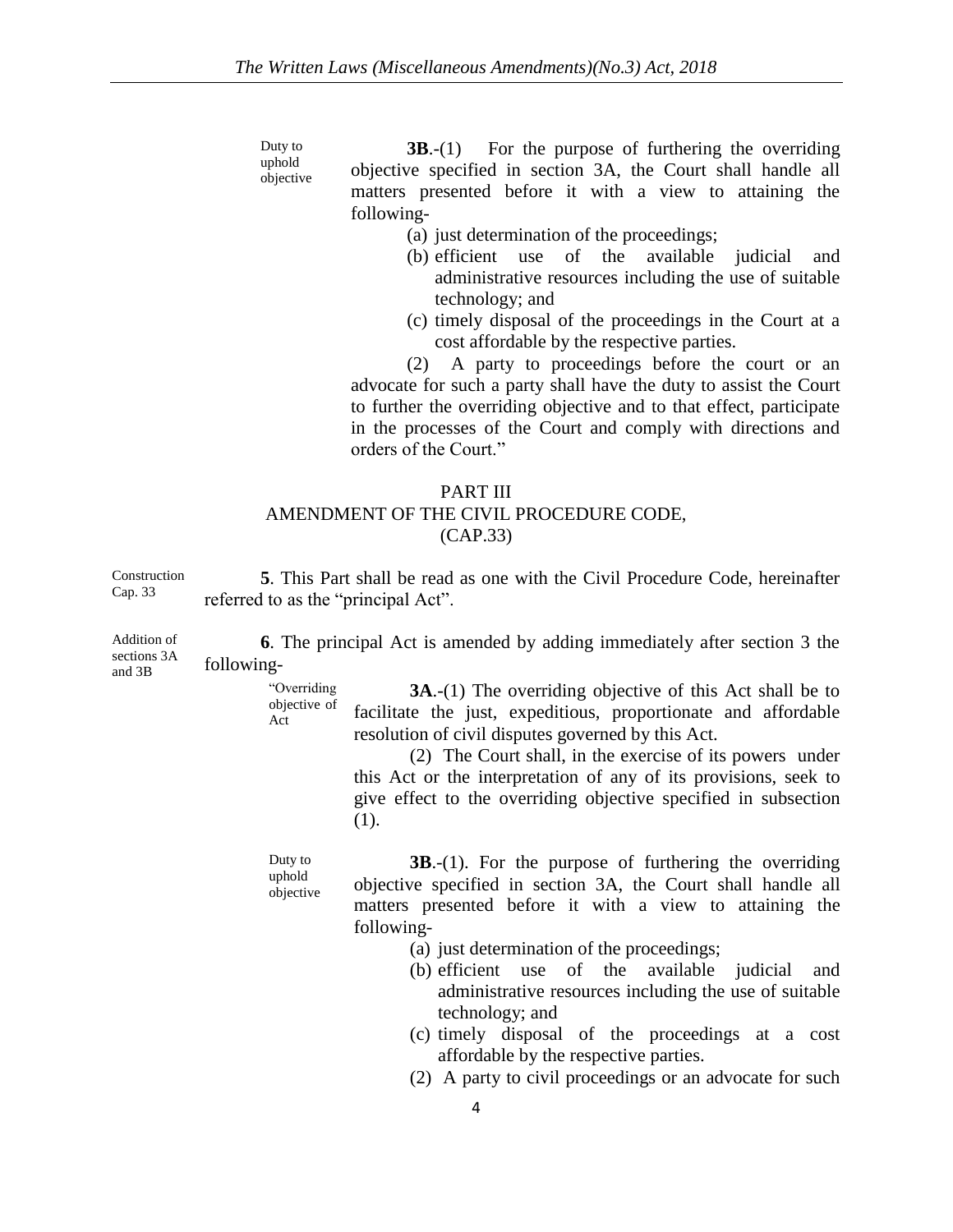a party shall have a duty to assist the Court to further overriding the objective of this Act and, to that effect, to participate in the processes of the Court and to comply with the directions and orders of the Court."

### PART IV AMENDMENT OF THE LAND DISPUTES COURTS ACT, (CAP 216)

Construction Cap. 216

**7**. This Part shall be read as one with the Land Disputes Courts Act, hereinafter referred to as the "principal Act".

Addition of section 41A **8**. The principal Act is amended by adding immediately after section 41 the following new section-

"Extended jurisdiction

41A-(1) Notwithstanding section 41, the Chief Justice may, after consultation with the Minister responsible for legal affairs and the Attorney General, by order published in the Gazette, vest any resident magistrate with the appellate or revisional jurisdiction ordinarily exercisable by the High Court under this Act.

(2) For the purpose of any appeal from or revision in the exercise of jurisdiction referred to under subsection (1), the resident magistrate with extended jurisdiction shall be deemed to be the judge of the High Court, and court presided over by him while exercising such jurisdiction shall be deemed to be the High Court.

(3) The High Court may direct that an appeal or revision instituted in the High Court be transferred to and be heard by a resident magistrate upon whom extended jurisdiction has been conferred by this section."

Amendment of section 47 **9**. The principal Act is amended in section 47, by-

(a) deleting subsection (1) and substituting for it the following:

"(1) A person who is aggrieved by the decision of the High Court in the exercise of its original jurisdiction may appeal to the Court of Appeal in accordance with the provisions of the Appellate Jurisdiction Act."

(b) adding immediately after subsection (1) the following:

"(2) A person who is aggrieved by the decision of the High Court in the exercise of its revisional or appellate jurisdiction may, with leave of the High Court or Court of Appeal, appeal to the Court of Appeal."

(c) renumbering subsections (2) and (3) as subsections (3) and (4) respectively.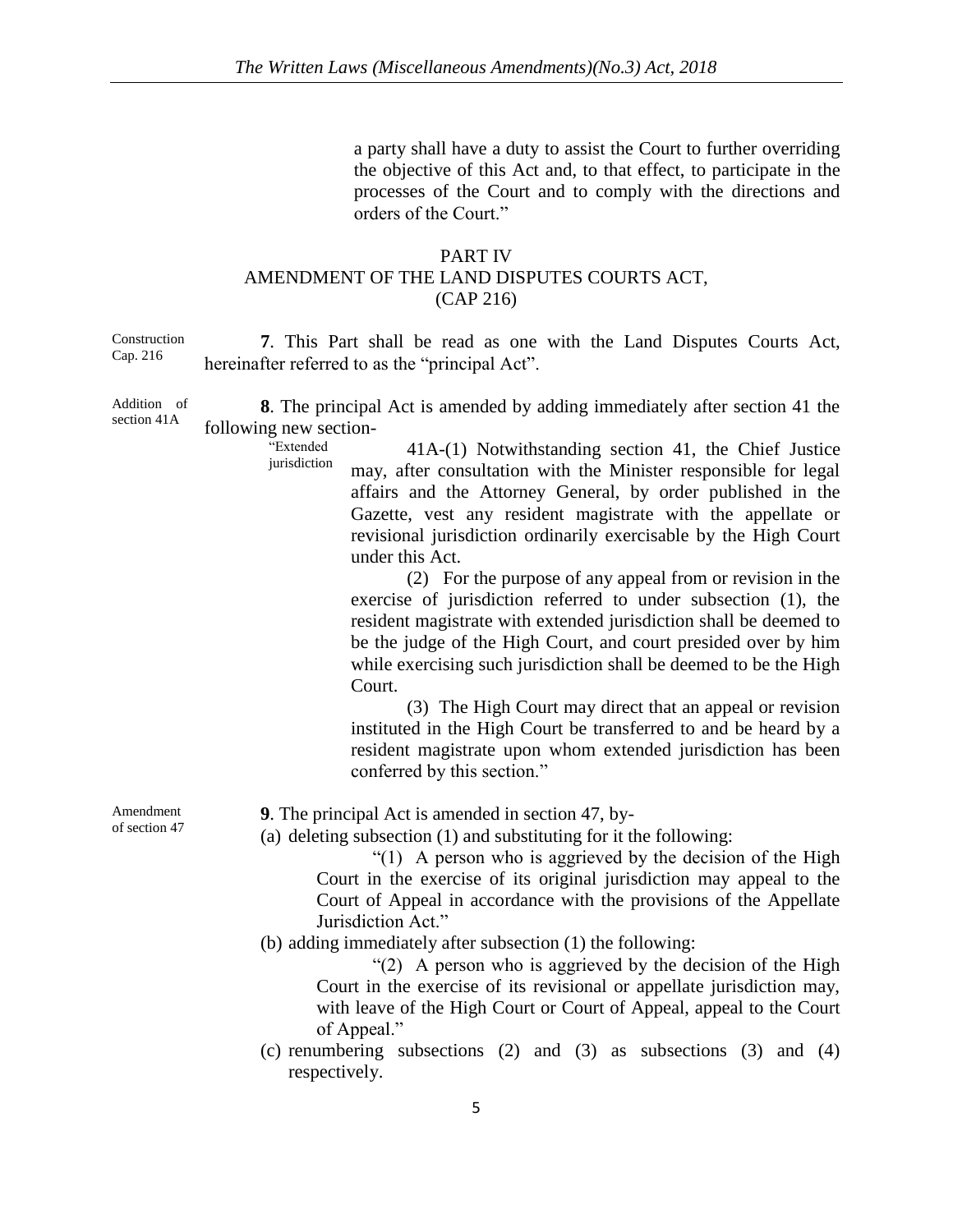#### PART V

# AMENDMENT OF THE MAGISTRATES' COURTS ACT,

(CAP.11)

Construction Cap. 11

Amendment of section 2

**10**. This Part shall be read as one with the Magistrates' Courts Act, hereinafter referred to as the "principal Act".

**11**. The principal Act is amended in section 2 by adding in the appropriate alphabetical order the following definitions:

- ""mobile court" means a court established pursuant to section 17A having a pecuniary jurisdiction to cater for small claims or criminal matters of such nature as may be specified by the Chief Justice;
- "small claim" means a claim of civil nature the value of which does not exceed one hundred million shillings;
- "special court" means a court established pursuant to section 17A for purposes of determination of such matter as may be specified by the Chief Justice;"

**12.** The principal Act is amended by adding immediately after section 17, the following:

> "Establishment special courts **17A.-**(1) Notwithstanding the provisions of this Act and any other written laws on the jurisdiction of the magistrate courts, the Chief Justice may, if in his opinion it is in the public interest to do so, by Order published in the *Gazette* establish a mobile court or special court for expeditious determination of specified cases.

(2) The Chief Justice shall, in the Order under subsection (1), specify-

- (a) matters relating to the jurisdiction of the mobile court or special court;
- (b) the type of cases to be determined by the mobile court or special court; or
- (c) such other matters as the Chief Justice may deem appropriate for the purpose of operations of the mobile court or special court.

procedure for mobile courts **17B**. The Chief Justice may make rules prescribing matters relating to practice and procedure of mobile courts or special court.

Appeals from mobile courts or special courts

Rules of

or special courts

of mobile courts or

> **17C.**-(1) No appeal shall lie or be made against a decision or order of a mobile courts or special court in respect of small claims except on a point of law, in which case an appeal shall lie before the High Court.

Addition of sections 17A, 17B and 17C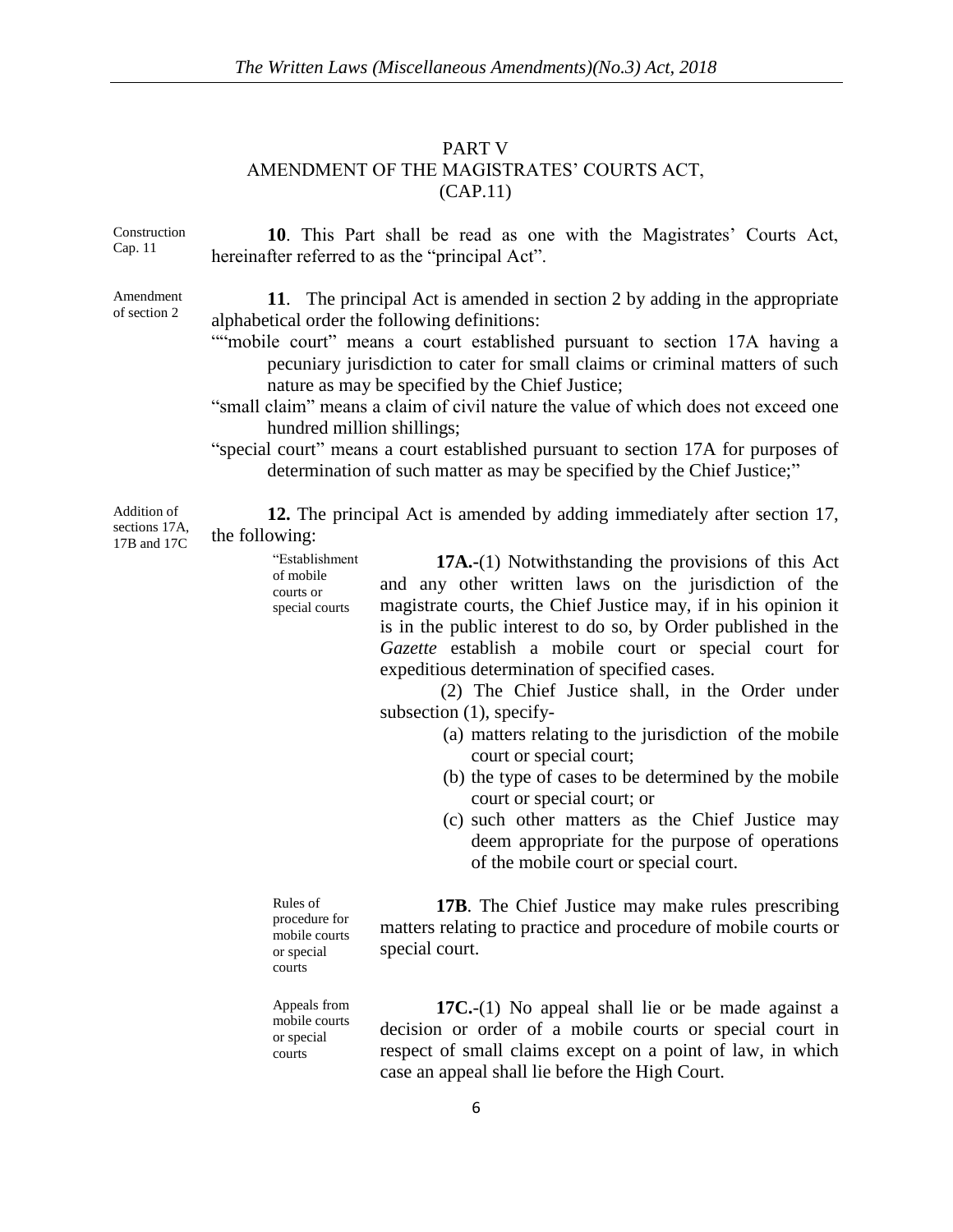(2) Appeals from mobile court or special court regarding other matters shall be governed in a manner provided for under Part III and IV of this Act."

Addition of section 42A **13.** The principal Act is amended by adding immediately after section 42 the following new section:

> in mobile courts

"Representation **42A.-**(1) An advocate, other than an advocate who is a party acting solely on his own behalf, shall not appear on behalf of any party in small claim proceedings before a mobile court, except that, the court may permit any relative or any member of the household of any party to any proceedings, upon the request of such party, to appear and act for that party.

> (2) In any proceedings before a mobile court or special court to which a body corporate is a party, a person in the employment of the body corporate and duly authorized in that behalf, other than an advocate, may appear and act on behalf of that party."

Amendment of section 45

**14**. The principal Act is amended in section 45(1), by adding immediately after the words "High Court" appearing at the end of paragraphs (a) and (b) the words, "under this Part and subpart (c) of Part III to this Act."

#### PART VI

### AMENDMENT OF THE NATIONAL SPORTS COUNCIL OF TANZANIA ACT, (CAP 49)

| Construction<br>Cap. 49   | 15. This part shall be read as one with the National Sports Council of<br>Tanzania Act, hereinafter referred to as the "principal Act".                                                                                                                                                                                                                                                                                                                       |
|---------------------------|---------------------------------------------------------------------------------------------------------------------------------------------------------------------------------------------------------------------------------------------------------------------------------------------------------------------------------------------------------------------------------------------------------------------------------------------------------------|
| Amendment of<br>section 2 | <b>16.</b> The principal Act is amended in section 2, by-<br>(a) deleting the word "amateur" in the definition of the term "sports"<br>association" and substituting for it the words "all forms of";<br>(b) adding in the appropriate alphabetical order the following:<br>""sports" means an activity involving physical exertion and skill in which<br>an individual or team competes against another for entertainment,<br>and includes sports betting;". |
| Amendment of<br>section 3 | 17. The principal Act is amended in section 3, by-<br>(a) adding immediately after subsection (1) the following provisions:<br>"(2) Notwithstanding the provisions of subsection $(1)$ , the<br>Attorney General shall have the right to intervene in any suit or<br>matter instituted by or against the Council.                                                                                                                                             |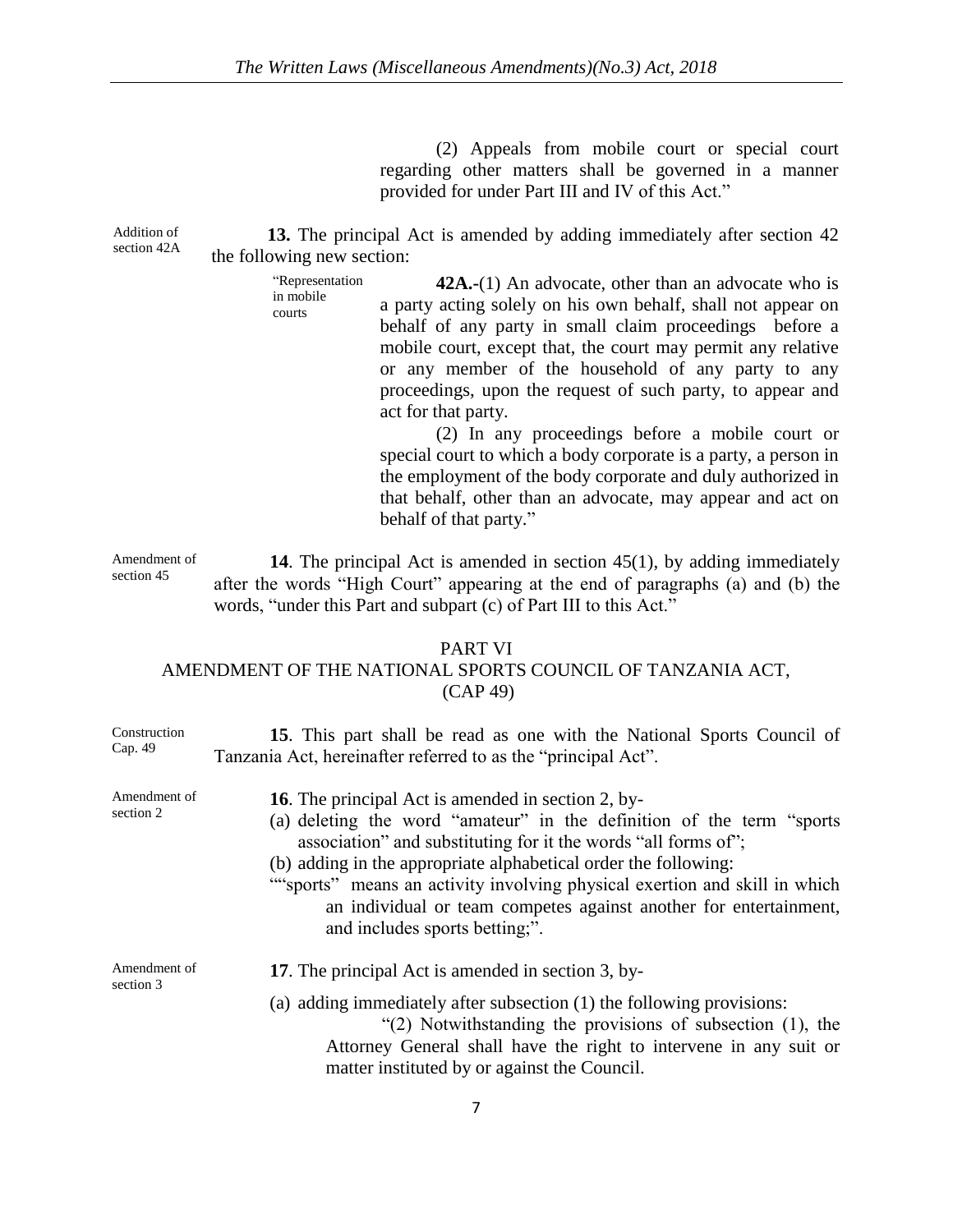|                            | (3) Where the Attorney General intervenes in any matter<br>pursuant to subsection (2), the provisions of the Government<br>Proceedings Act shall apply in relation to the proceedings of that<br>Cap.5<br>suit or matter as if it had been instituted by or against the<br>Government.<br>(4) The Council or such other person on its behalf shall have<br>the duty of notifying the Attorney General of any impending suit or<br>intention to institute a suit or matter for or against the Council.";<br>(b) renaming subsection $(2)$ as subsection $(5)$ . |
|----------------------------|----------------------------------------------------------------------------------------------------------------------------------------------------------------------------------------------------------------------------------------------------------------------------------------------------------------------------------------------------------------------------------------------------------------------------------------------------------------------------------------------------------------------------------------------------------------|
| Amendment of<br>section 4  | <b>18.</b> The principal Act is amended in section 4, by-                                                                                                                                                                                                                                                                                                                                                                                                                                                                                                      |
|                            | (a) deleting the word "amateur" appearing in subsection $(1)$ (a);<br>(b) deleting the word "amateur" appearing in subsection $(2)$ $(g)$ and<br>substituting for it the words "all forms of".                                                                                                                                                                                                                                                                                                                                                                 |
| Amendment of<br>section 6  | 19. The principal Act is amended in section 6(b), by deleting the word "or"<br>appearing immediately after the word "approval" and substituting for it the word<br>" $of$ ".                                                                                                                                                                                                                                                                                                                                                                                   |
| Amendment of<br>section 8  | <b>20</b> . The principal Act is amended in section 8, by-                                                                                                                                                                                                                                                                                                                                                                                                                                                                                                     |
|                            | (a) deleting the words "Tanzania Audit Corporation" appearing in<br>subsection (2) and substituting for it the words "Controller and Auditor<br>General";                                                                                                                                                                                                                                                                                                                                                                                                      |
|                            | (b) deleting the word "auditors" appearing in subsection $(3)$ ,<br>and<br>substituting for it the words "Controller and Auditor General";<br>(c) deleting the word "auditor's" appearing in subsection (4)<br>and<br>substituting for it the words "Controller and Auditor General".                                                                                                                                                                                                                                                                          |
| Amendment of<br>section 10 | 21. The principal Act is amended in section 10, by deleting the words "as<br>many" and substituting for them the words "such number of".                                                                                                                                                                                                                                                                                                                                                                                                                       |
| Amendment of<br>section 21 | 22. The principal Act is amended in section $21(1)$ , by deleting the word<br>"up" appearing immediately after the word "binding" and substituting for it the<br>word "upon".                                                                                                                                                                                                                                                                                                                                                                                  |
|                            | <b>PART VII</b><br>AMENDMENT OF THE STATISTICS ACT,<br>(CAP.351)                                                                                                                                                                                                                                                                                                                                                                                                                                                                                               |
| Construction               | 23. This Part shall be read as one with the Statistics Act. hereinafter                                                                                                                                                                                                                                                                                                                                                                                                                                                                                        |

Cap.351 **23.** This Part shall be read as one with the Statistics Act, hereinafter referred to as the "principal Act."

General amendment **24.** The principal Act is amended generally by-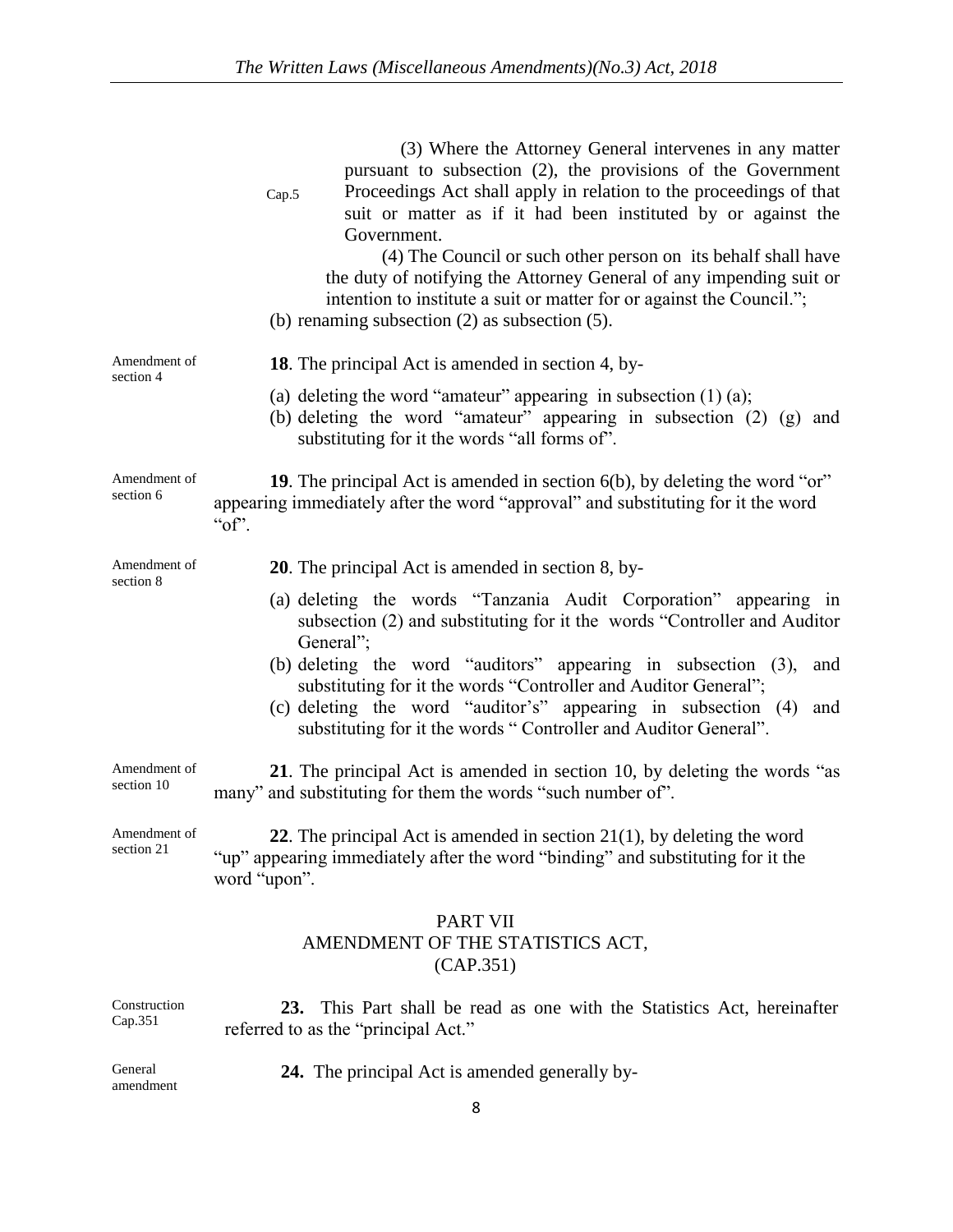- (a) deleting the title "Director General" wherever it appears throughout the Act and substituting for it the title "Chief Government Statistician";
- (b) deleting the words "statistical information" and "official statistical information" wherever they appear in sections 5,  $6(2)(c)$  and (f), 19, 22(2), 23(1), 28 and 37(2), (4), (5), (6) and substituting for them the words "official statistics".

Amendment of section 3

- **25.** The principal Act is amended in section 3, by -
- (a) deleting the definition of the term "official statistics" and substituting for it the following:
	- ""official statistics" means statistics produced, validated, compiled or disseminated by or under the authority of the Bureau;"; and
- (b) adding in the appropriate alphabetical order the following new definition:

""statistical information" means any organized quantitative or qualitative information obtained from different sources through censuses, surveys or administrative data."

Amendment of section 17

- **26.** The principal Act is amended in section 17(3), by -
- (a) deleting the word "all" appearing in paragraph (a) and substituting for it the words "Government institutions and"; and
- (b) inserting the word "Government institution and" between the words "by" and "agencies" appearing in paragraph (b).

Repeal and replacement of section 18

**27.** The principal Act is amended by repealing section 18 and replacing it with the following:

> "Mandate to collect official **18.**-(1) Without prejudice to section 20, the Chief Government Statistician shall have powers to commence, vary or discontinue the collection of official statistics conducted through surveys or censuses.

> > (2) A person, Government institution or agency shall not authorise the commencement of the collection of official statistics through surveys or censuses except with the approval of the Chief Government Statistician."

Repeal and replacement of section 19

**28.** The principal Act is amended by repealing section 19 and replacing it with the following:

> "Delegation of powers to collect official statistics

statistics

**19.** Notwithstanding the generality of section 18(2) and subject to guidelines issued by the Bureau, powers to collect official statistics afforded to heads of Government institutions pursuant to any written laws shall be deemed to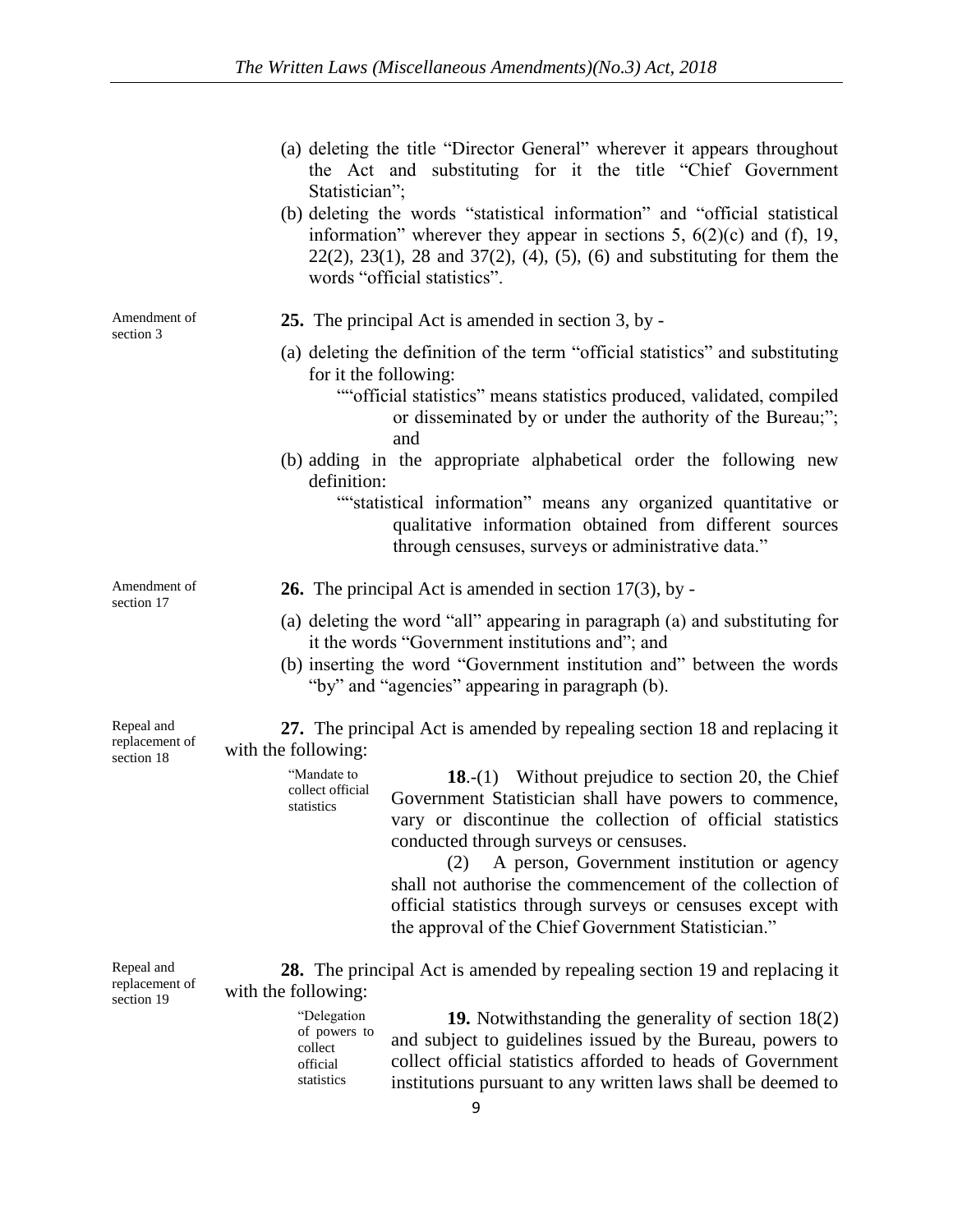be powers delegated to those institutions by the Chief

Government Statistician." Amendment of section 20 **29.** The principal Act is amended in section 20, by- (a) deleting the marginal note and substituting for it the following: "Producers of official statistics"; (b) deleting the opening words of subsection (1) and substituting for them the following: "(1) Official statistics may be produced by-"; (c) deleting subsection (3). Amendment of section 22 **30.** The principal Act is amended in section 22, by- (a) deleting the word "other" appearing in the marginal note; (b) deleting subsection (2) and substituting for it the following: "(2) The Bureau may cause to be published statistics collected pursuant to subsection (1).". Addition of section 24A **31.** The principal Act is amended by adding immediately after section 24 the following: "Dissemination of official statistics **24A.**-(1) Any person who is authorised by the Bureau to process any official statistics, shall before publishing or communicating such information to the public, obtain an authorisation from the Bureau. (2) A person shall not disseminate or otherwise communicate to the public any statistical information which is intended to invalidate, distort or discredit official statistics.". Amendment of section 37 **32.** The principal Act is amended in section 37, by - (a) inserting the words ", being an employee of the Bureau," between the words "person" and "who" appearing in the opening phrase of subsection (1); (b) deleting subsection (4) and substituting for it the following: "(4) Any person who publishes or causes to be published or communicates any official statistics or statistical information contrary to the provisions of this Act, commits an offence and is liable, on conviction to a fine of not less than ten million shillings or to imprisonment for a term of not less than three years or to both."; (c) deleting subsections (5) and (6).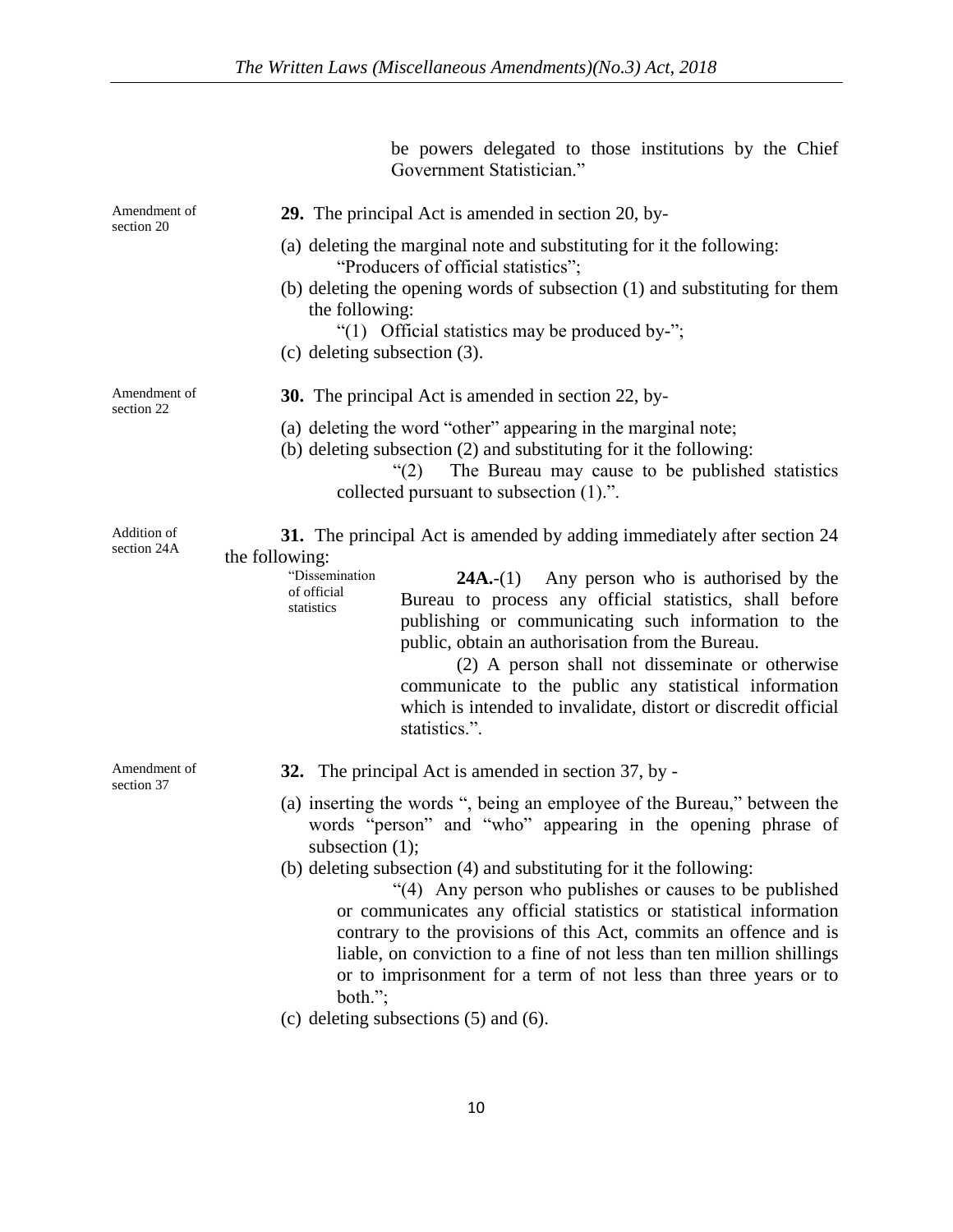### **\_\_\_\_\_ OBJECTS AND REASONS \_\_\_\_\_\_\_\_**

This Bill proposes to amend Six laws namely, the Appellate Jurisdiction Act, Cap 141, the Civil Procedure Code, Cap.33, the land Disputes Courts Act, Cap.216 the Magistrates' Courts Act, Cap.11, the National Sports Council of Tanzania Act, Cap.49, and the Statistics Act, Cap. 351.

This Bill is divided into Seven Parts. Part I deals with preliminary provisions which includes the title of the Bill and the manner in which the laws proposed to be amended are amended in their respective Parts.

Part II proposes amendment to the Appellate Jurisdiction Act, Cap.141. Appeals to the Court of Appeal from decisions of the High Court or Tribunals whose appeals lie to the Court of Appeal are guided by procedural laws contained in the Appellate Jurisdiction Act, written laws creating right of appeal to the Court of Appeal and also, the Court of Appeal Rules, 2009 and other specific Rules and Regulations. Procedural laws are expected to expedite the process of adjudicating disputes, by removing obstacles and must cut down delays in the Court of Appeal.

Despite the provisions of Article 107A (2)(e) of the Constitution directing the courts in Tanzania to dispense justice. So many appeals, revisions, reviews and other applications have been struck out on grounds of procedural irregularities making the jurisprudence of the Court of Appeal overly reliant on procedural technicalities instead of substantive justice expected by the Constitution. Apart from delaying or even eliminating the possibility of attaining substantive justice, the striking out of matters on procedural technicalities, increase the costs of litigation, the parties are invariably forced to initiate the matter afresh, by going back to the High Court to seek an extension of time before much later for the matter to be filed and determined on merit by the Court of Appeal.

Sections 3A and 3B of the proposed amendments which introduce the principle of objectives of attaining substantive justice are intended to give statutory effect to Article 107A (2) (e) of the Constitution which requires the courts, when applying rules of procedure that are couched in mandatory terms to actively take into account the wider interests of substantive justice to facilitate the just, expeditious, proportionate and affordable resolution of the civil disputes. The proposed amendments are not designed to blindly disregard the rules of procedure that are couched in mandatory terms, but are meant to task the Court of Appeal before striking out a matter on ground of procedural irregularity, to weigh the wider interests of substantive justice and decide whether there is an alternative available instead of striking out the matter before the Court of Appeal.

The proposed amendments will deal away with unnecessary objections and insist on the disposal of cases on merit.

Part III proposed amendment to the Civil Procedure Code, Cap.33. In order to expedite disposition of cases the proposed amendments are intended to reduce procedural hurdles for the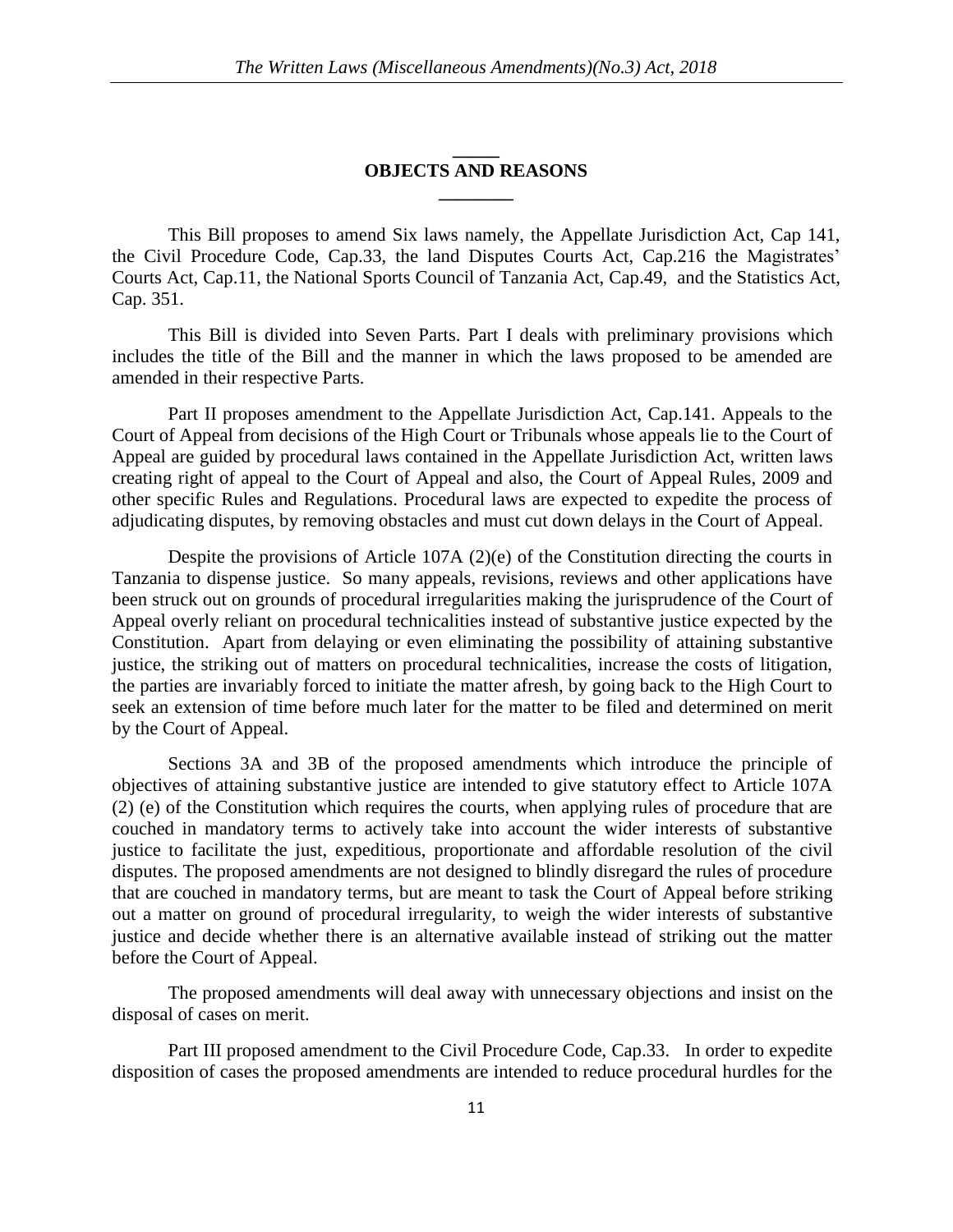purposes of expediting both trials and appeals. Powers which will deal with unnecessary objections and insist on the disposal of cases on merit. The proposed addition of new sections 3A and 3B which introduce the principle of objectives of attaining substantive justice are intended to give statutory effect to Article 107A (2) (e) of the Constitution. The said Article requires the courts to determine cases without undue regard to technicalities.

Part IV proposed amendment to the Land Disputes Courts Act, Cap.216. At the moment, there are substantial number of appeals on land disputes pending at the High Court from decisions of the Ward Tribunals and District Land and Housing Tribunals. The backlog of cases in the High Court pending for determination is far beyond the current number of Judges of the High Court. The proposed addition of section 41A are intended to give powers to resident magistrate with extended jurisdiction, to hear and determine appeals originating from the Ward Tribunals and the District Land and Housing Tribunal. By off-loading of some of the pending appeals for determination by resident magistrates with extended jurisdiction, the intended amendments will assist the High Court to timely dispose of land disputes.

Part V proposes amendment of the Magistrate's Courts Act Cap.11 whereby section 2 is amended by adding new definitions appropriate to give meaning to the provisions of the Act. New section 17A is introduced with a view to empower the Chief Justice to establish, by Order published in the *Gazette*, mobile courts and special courts. A new section 17B is introduced to further empower the Chief Justice to make rules of practice and procedure for the mobile courts and special courts. Section 17C is introduced to limit appeals against decisions of a mobile court and special court, in which case, no appeal shall be tenable except on a point of law before the High Court. Section 42A is introduced to make provisions for the restriction of representation by Advocates, the rights of representation by a next of keen and the representation by body corporate. The objectives of the new provisions are to provide for an informal, inexpensive and expeditious form of determination of cases.

This Part further proposes amendment to section 45 to empower a resident magistrate who has been vested by the Minister responsible for Justice with extended jurisdiction, to hear and determine appeals which are ordinarily supposed to be heard and determined by the High Court. The High Court may transfer any such appeal to a resident magistrate for purpose of hearing and determination on extended jurisdiction. This provision is ordinarily resorted for purposes of helping the High Court to clear its backlog of cases.

Part VI proposes amendment to the National Sports Council of Tanzania Act, Cap. 49 whereby sections 2 is amended in the definition of the term "sports association" by deleting the word "amateur" and adding the definite of the term "sports". Section 4 which relates to functions of the Council is amended by removing the use of the term "amateur". Currently those sections empower Council to regulate amateur sports thereby living no organ to regulate professional sports. The amendments are aimed at broadening regulatory mandate of the Council in all forms sports including professional. Section 3 is amended by introducing provisions which allow the Attorney General to intervene in suits or matters instituted by or against the Council.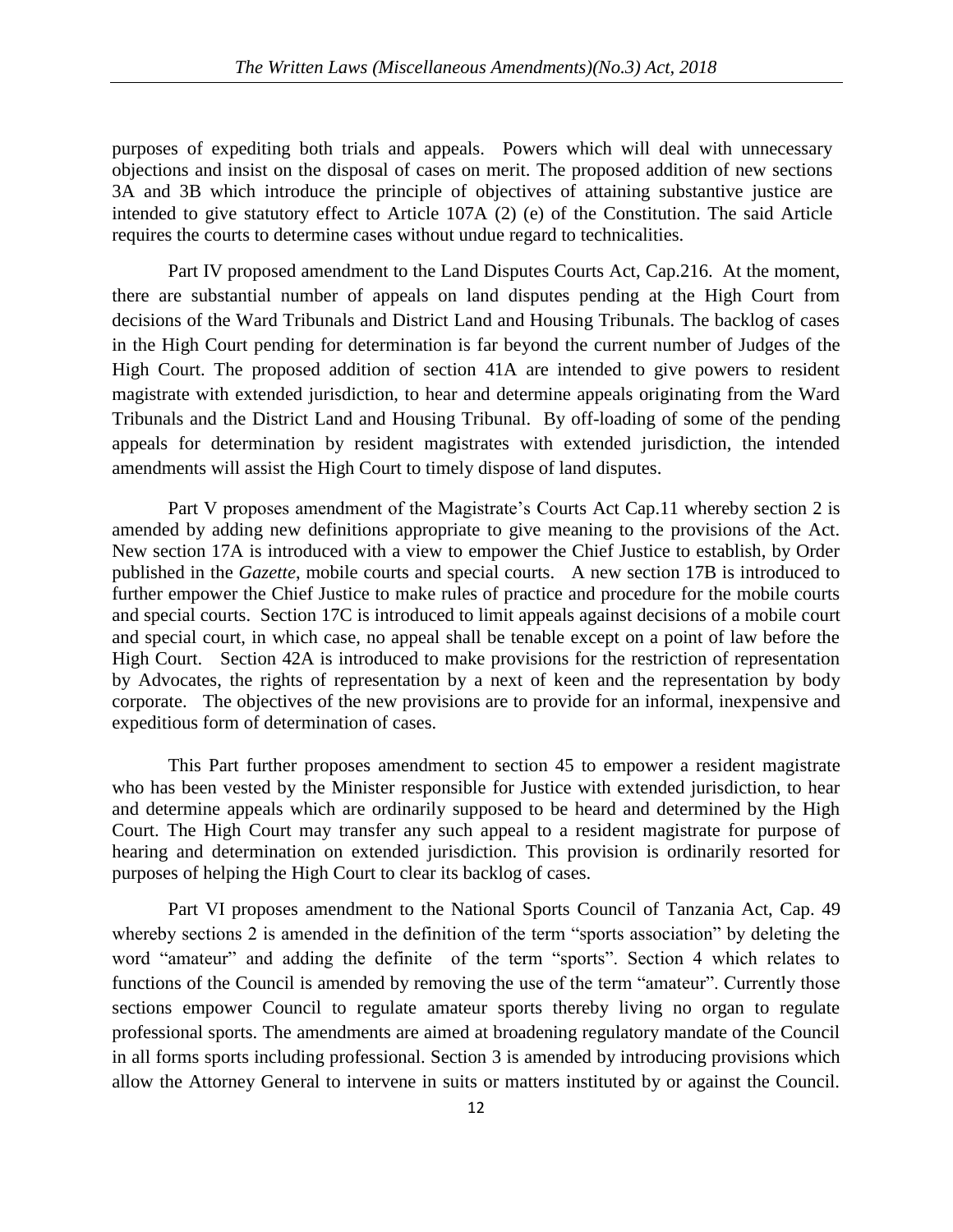The amendments are aimed at engaging the Attorney General, who is the head legal adviser of Government, to partake in any dispute against any entity of Government.

Furthermore, amendments are done in sections 6(b) and 21 (1) with a view of rectifying errors. Section 8 is amended so as to name the Controller and Auditor General as the auditor of the Council's accounts instead of auditors from the Tanzania Audit Corporation. Section 10 which relates to Registrar of Sport Association is amended for clarity and appropriateness of provision.

Part VII proposes amendment of the Statistics Act, Cap.351 whereby the Act is amended generally by substituting the title Director General with the title Chief Government Statistician. The objective of the amendment is to provide for an appropriate title that depicts both the head of the National Bureau Statistics and the chief Government advisor in matters relating statistics. Section 3 is amended by making appropriate definition of the terms used in the Act. The Act is further generally amended in sections  $6(2)(c)$ , 19, 22(2), 28, and 37(2) by substituting the phrase "statistical information" with the phrase "official statistics". The amendments are intended to make consistent and appropriate usage of the term "official statistics" in the amended sections.

Other amendments include the repeal and replacement of sections 18 and 19 for clarity and appropriateness of provisions relating powers and functions of the Chief Government Statistician. Lastly the Act is amended by adding a new section 24A which relates to dissemination of official statistics. Currently the Act does not make provide for requirement to seek for the approval of the Bureau before disseminating official statistics. These amendments are aimed at restricting the dissemination of statistical information that will invalidate or discredit official statistics. Therefore any person who processes statistical information shall obtain approval of the Bureau before dissemination of information to the public.

### **\_\_\_\_\_\_ MADHUMUNI NA SABABU \_\_\_\_\_\_\_**

Muswada huu unapendekeza kufanya Marekebisho katika Sheria Sita ambazo ni Sheria ya Mamlaka ya Rufaa Sura ya 141, Sheria ya Mwenendo wa Mshauri ya Madai, Sura ya 33, Sheria ya Mahakama ya Migogoro ya Ardhi, Sura ya 216; Sheria ya Mahakama za Mahakimu, Sura ya 11; Sheria ya Baraza la Michezo la Taifa Sura ya 49 na Sheria ya Takwimu, Sura ya 351.

Muswada huu umegawanyika katika Sehemu Saba. Sehemu ya Kwanza inahusu masharti ya utangulizi ambayo yanajumuisha Jina la Muswada na namna ambavyo Sheria zinazopendekezwa kurekebishwa zitakavyorekebishwa ndani ya Muswada huu.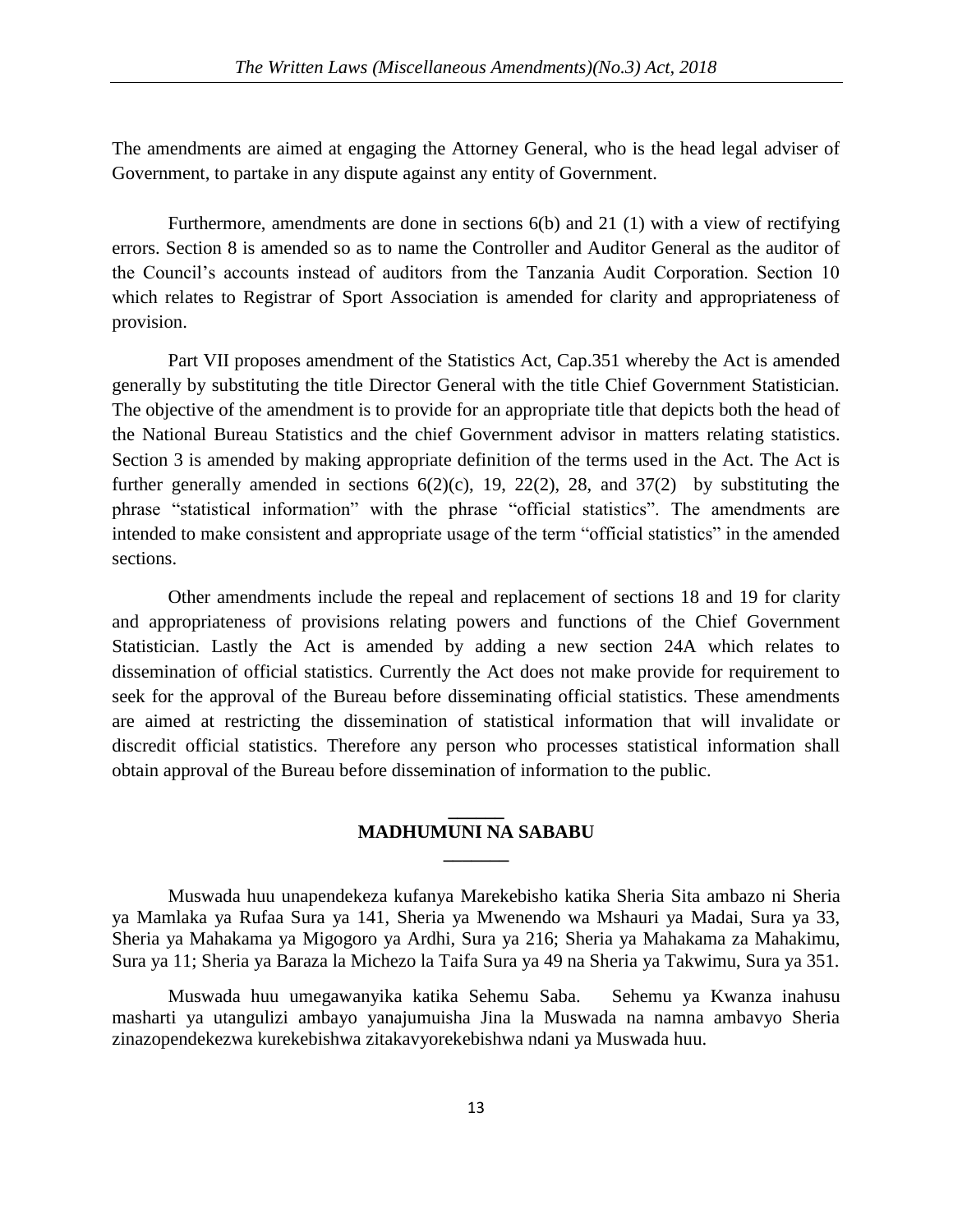Madhumuni ya Marekebisho ya Sheria hizi ni kuondoa upungufu ambao umebainika katika utekelezaji wa baadhi ya masharti yaliyomo katika Sheria hizo na pia kuongeza ufanisi kwa taasisi zinazosimamia utekelezaji wa Sheria hizo. Marekebisho yanayopendekezwa yanalenga kuziwezesha Sheria husika kuendana na mabadiliko mbalimbali ya Kiteknolojia, Kisiasa na Kiuchumi ambayo yamejitokeza katika miaka ya hivi karibuni na yanaleta athari katika utekelezaji wake.

Sehemu ya Pili inapendekeza kuifanyia Marekebisho Sheria Mamlaka ya Rufaa, Sura ya 141, kwa kuongeza vifungu vipya vya 3A na 3B kwa lengo la kuweka kwenye sheria msingi unaoitaka Mahakama inapotoa uamuzi katika masharuri ya madai na jinai itende haki bila kufungwa kupita kiasi na mashauri ya kiufundi yanayoweza kukwamisha haki kutendeka. Msingi huu umeainishwa kwenye Ibara 107(2)(e) ya Katiba ya Jamhuri ya Muungano. Madhumuni ya mapendekezo haya ni kuitaka Mahakama ya Rufaa itumie njia mbadala ili haki itendeke kabla ya kukataa shauri kwa kuzingatia masharti ya kiufundi.

Mapendekezo haya ya marekebisho yatasaidia kesi za msingi kumalizika pasipokutumia muda mrefu kusikiliza mapigamizi ya awali yasiyo na msingi.

Sehemu ya Tatu inapendekeza kuifanyia Marekebisho Sheria ya Mwenendo wa Makosa ya Madai, Sura ya 33 kwa kuongeza vifungu vipya vya 3A na 3B. Kama ilivyo kwenye mapendekezo ya Sheria ya Mamlaka ya Rufaa Mapendekezo haya ya marekebisho yanalenga kuziwezesha Mahakama kuu, Makahama za Hakimu Mkazi na Mahakama za Wilaya kutenda haki bila kufungwa kupitia kiasi na masharti ya kiufundi yanayoweza kuchelewesha au kukwamisha haki kutendeka.

Sehemu ya Nne inapendekeza kuifanyia marekebisho Sheria ya Mahakama ya Migogoro ya Ardhi, Sura ya 216. Mapendekezo haya ya marekebisho yanalenga kuongeza kifungu kipya cha 41A kinachompa mamlaka Hakimu Mkazi mwenye mamlaka ya zaida kusikiliza na kuamua rufaa kutoka mabaraza ya kata na mabaraza ya ardhi na nyumba ya wilaya. Marekebisho haya yanalenga kupunguza mlundikano wa rufaa za mashauri ya ardhi katika Mahakama kuu. Aidha, mapendekezo haya ya marekebisho yataiwezesha Mahakama Kuu kumaliza mashauri ya ardhi mapema kutokana na kupungua kwa mlundikano wa mashauri.

Sehemu ya Tano inapendekeza marekebisho katika Sheria ya Mahakama ya Mahakimu, Sura ya 11 ambapo kifungu cha 2 kinarekebishwa kwa kuongeza tafsiri ya maneno ili kuleta maana iliyokusudiwa katika Sheria. Kifungu kipya cha 17A kimeongezwa ili kumpa Jaji Mkuu mamlaka ya kuanzisha Mahakama za kuhamishika na Mahakama Maalum. Kifugu kipya cha 17B kinaongezwa ili kumuwezesha Jaji Mkuu kutunga kanuni na taratibu za uendeshaji wa Mahakama za kuhamishika na Mahakama Maalum. Kifungu kipya cha 17C kinaongezwa ili kuzuia rufaa dhidi ya maamuzi ya Mahakama hizi isipokuwa kwa hoja za kisheria ambazo rufaa hizo zitapelekwa Mahakama Kuu. Kifungu kipya cha 42A kinaongezwa ili kuweka masharti ya uwakilishi wa ndugu au jamaa wa karibu na uwakilishi wa makampuni. Aidha uwakilishi kupitia wakili umezuiliwa. Madhumuni ya marekebisho haya ni kupunguza gharama, kuharakisha utatuzi wa migogoro na kuweka mfumo rahisi wa uendeshaji wa mashauri yenye thamani ndogo. Sehemu hii pia inapendekeza kufanya marekebisho kwenye kifungu cha 45. Mapendekezo haya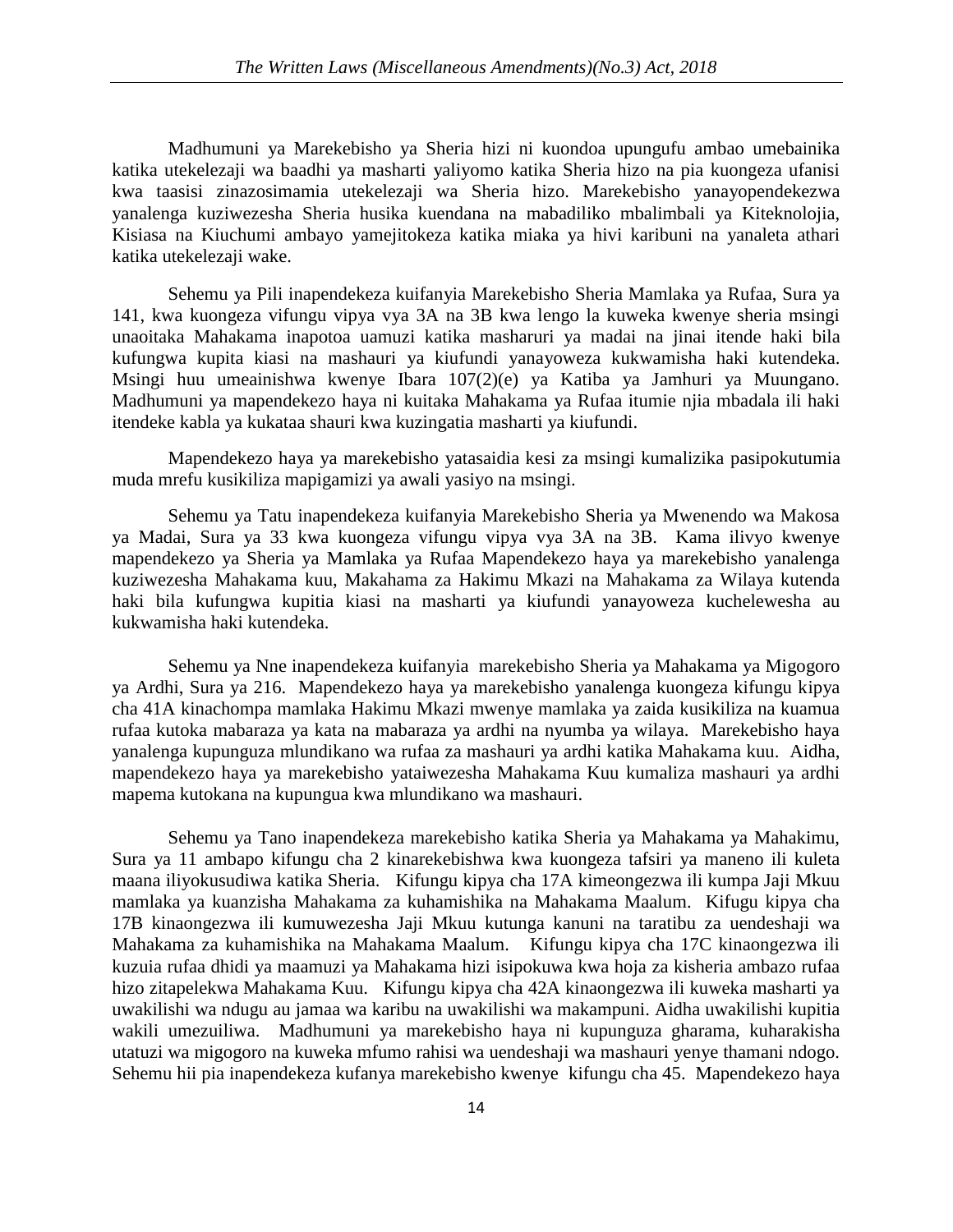ya marekebisho yanalenga kumfanya Hakimu mwenye mamlaka ya ziada (*Extended Jurisdiction*) mamlaka ya kusikiliza rufaa ambazo kwa kawaida husikilizwa na Mahakama Kuu awe na mamlaka ya kusikiliza na kuamua rufaa zinazoanzia Mahakama ya Mwanzo. Kwa utaratibu wa sasa, hakimu mwenye mamlaka ya ziada anaweza kusikiliza na kuamua mashauri yaliyoanzia Mahakama ya Wilaya au Mahakama ya Hakimu Mkazi.

Sehemu ya Sita inapendekeza marekebisho katika Sheria ya Baraza la Michezo la Taifa, Sura ya 49, ambapo vifungu vya 2 na 4 vinarekebishwa ili kuliwezesha Baraza kusimamia michezo ya kulipwa. Sheria ilivyo sasa inalipa mamlaka Baraza la Michezo la Taifa kusimamia michezo ya ridhaa pekee, hivyo kupelekea kukosekana kwa chombo mahsusi cha kusimamia michezo ya kulipwa. Marekebisho haya yanalenga kuliongezea Baraza wigo wa usimamizi katika michezo na kuliwezesha kusimamia michezo yote nchini, ikiwemo michezo ya kulipwa. Kifungu cha 3 kinarekebishwa ili kumuwezesha Mwanasheria Mkuu wa Serikali kuingilia shauri lolote lilofunguliwa na au dhidi ya Baraza. Marekebisho haya yanalenga kumshirikisha Mwanasheria Mkuu wa Serikali, ambae ni mshauri wa Serikali katika masuala ya Sheria, katika kuingilia shauri lolote linalohusu chombo chochote cha Serikali.

Aidha, marekebisho mengine yanafanywa katika vifungu vya 6 (b) na 12(1) kwa lengo la kurekebisha makosa ya kiuandishi. Vile vile, kifungu cha 8 kinarekebishwa kwa kumtaja Msimamizi na Mkaguzi Mkuu wa Hesabu za Serikali kuwa mkaguzi wa hesabu za Baraza badala ya wakaguzi wa shirika la Tanzania Audit Corporation ambalo halipo kwa sasa. Kifungu cha 10 kinarekebishwa ili kuweka maneno sahihi yanayomuwezesha Waziri kuwateua Wasajili Wasaidizi wa Vyama vya Michezo kwa idadi iliyo kadri ya mahitaji.

Sehemu ya Saba inapendekeza marekebisho katika Sheria ya Takwimu, Sura ya 351 ambapo Sheria inapendekeza marekebisho ya jumla kwa kufuta cheo cha Mkurugenzi Mkuu na badala yake kuweka cheo cha Mtakwimu Mkuu. Lengo la marekebisho haya ni kuongeza matumizi ya cheo sahihi kitakachoonesha kuwa kiongozi huyu ni mkuu wa ofisi ya Taifa ya Takwimu na mshauri mkuu wa Serikali katika masuala ya Takwimu. Sheria inapendekeza marekebisho katika vifungu vya 6(2)(c) na (f), 19, 22(2), 28 na 37(2) kwa kuondoa matumizi ya maneno "statistical information" na badala yake kuweka maneno "official statistics". Marekebisho haya yamelenga kuweka matumizi sahihi ya maneno "official statistics" katika vifungu vilivyoainishwa. Kifungu cha 3 kinarekebishwa kwa kuongeza tafsiri ya misamiati inayotumika katika masharti mbali mbali ya Sheria hii.

Aidha, marekebisho mengine ni pamoja na kufuta vifungu vya 18 na 19 na kuviandika upya kwa lengo la kuongeza ufasaha zaidi katika majukumu ya Mtakwimu Mkuu kama yalivyoainishwa katika vifungu hivyo. Mwisho, Sheria pia inarekebishwa kwa kuongeza kifungu kipya cha 24A kinachohusu usambazaji wa taarifa rasmi za takwimu. Sheria ilivyo sasa haina masharti yanayomtaka mtu kupata idhini ya Ofisi ya Taifa ya Takwimu kabla ya kusambaza taarifa rasmi za takwimu. Marekebisho haya yamelenga kumzuia mtu yeyote kusambaza kwa umma taarifa za takwimu kwa lengo la kupotosha au kuonesha kuwa taarifa rasmi za takwimu zilizotolewa na Ofisi ya Taifa ya Takwimu sio sahihi. Hivyo kwa mujibu wa marekebisho haya,